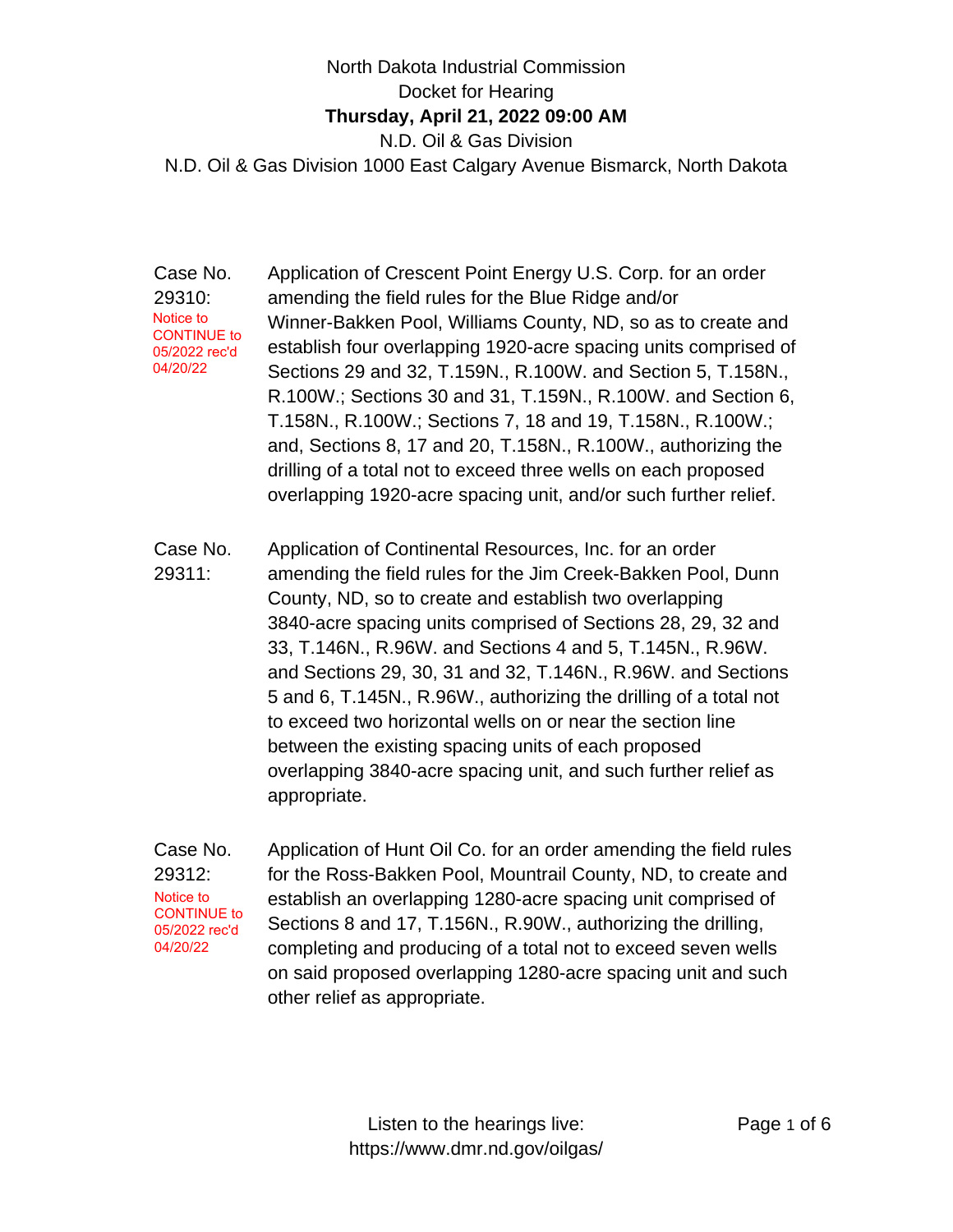Case No. 29313: Application of WPX Energy Williston, LLC for an order amending the field rules for the Heart Butte and/or Deep Water Creek Bay-Bakken Pool, Dunn and McLean Counties, ND, so as to create and establish the following: (i) an overlapping 1280-acre spacing units comprised of Sections 9 and 16, T.149N., R.91W., authorizing the drilling of a horizontal well on or near the section line between existing spacing units on said proposed overlapping 1280-acre spacing unit; and, (ii) two overlapping 3840-acre spacing units comprised of Sections 9, 10, 15, 16, 21 and 22, T.149N., R.92W., and Sections 2, 3, 4, 9, 10 and 11, T.149N., R.91W., authorizing the drilling of a horizontal well on or near the section line between existing spacing units on each proposed overlapping 3840-acre spacing unit, and/or such other and further relief as appropriate. Notice to CONTINUE to 05/2022 rec'd 04/20/22

Case No. 29314: Application of WPX Energy Williston, LLC for an order extending the field boundaries and amending the field rules for the Heart Butte and/or Twin Buttes-Bakken Pool so as to create and establish a 1920-acre spacing unit comprised of Sections 1 and 2, T.147N., R.92W. and Section 6, T.147N., R.91W., Dunn County, ND, authorizing the drilling of a total not to exceed eight wells said spacing unit and such additional relief as the Commission deems appropriate. Notice to CONTINUE to 05/2022 rec'd 04/20/22

- Case No. 29315: Application of Resonance Exploration (North Dakota) LLC for an order extending the field boundaries and amending the field rules for the West Roth-Madison Pool, Bottineau County, ND, to create and establish a 720-acre spacing unit comprised of the E/2, E/2 W/2 of Section 36, T.163N., R.79W. and NE/4, E/2 NW/4 of Section 1, T.162N., R.79W., authorizing the drilling of a multi-lateral horizontal well not less than 330 feet to the boundary of such spacing unit and such other relief as is appropriate.
- Case No. 29316: Application of Resonance Exploration (North Dakota) LLC for an order extending the field boundaries and amending the field rules for the South Westhope-Spearfish/Charles Pool, Bottineau

Listen to the hearings live: https://www.dmr.nd.gov/oilgas/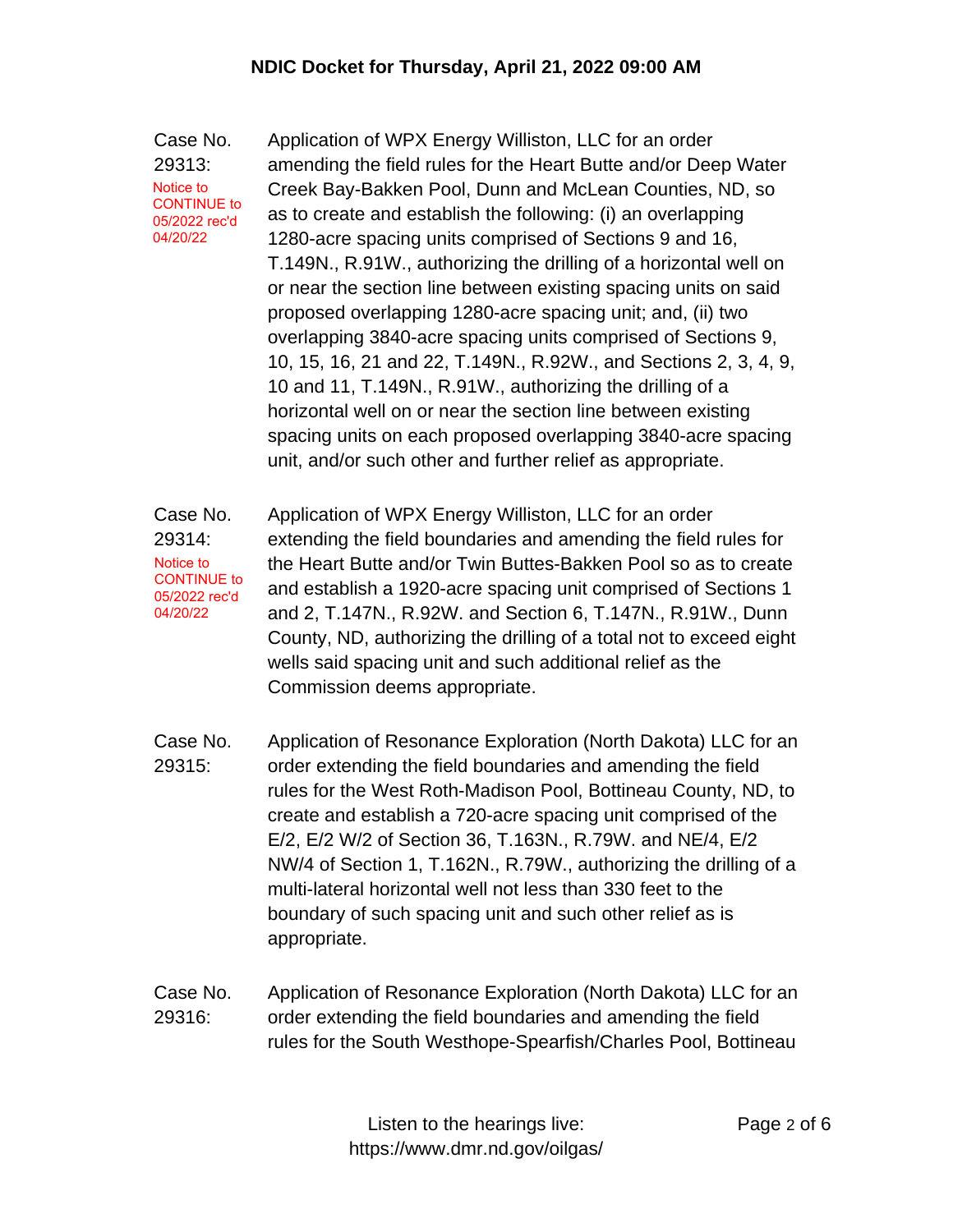County, ND, to create and establish a 640-acre spacing unit comprised of the Section 26, T.162N., R.80W., authorizing the drilling of a multi-lateral horizontal well not less than 330 feet to the boundary of such spacing unit and such other relief as is appropriate.

- Case No. 29317: Application of Resonance Exploration (North Dakota) LLC for an order extending the field boundaries and amending the field rules for the South Westhope-Spearfish/Charles Pool, Bottineau County, ND, to create and establish a 640-acre spacing unit comprised of the S/2 SW/4 of Section 1 and S/2 NE/4, NW/4, S/2 of Section 12, T.162N., R.80W., authorizing the drilling of a multi-lateral horizontal well not less than 330 feet to the boundary of such spacing unit and such other relief as is appropriate.
- Case No. 29318: Application of Grayson Mill Operating, LLC for an order authorizing the Lucy Hanson 15-22 2H well (File No. 36674) with an unisolated portion of the heel of the lateral located in Section 10 and in Section 15, T.154N., R.100W., to be drilled, completed and produced on a spacing unit described as Sections 15 and 22, T.154N., R.100W., Williams County, ND, and to produce as an exception to the applicable field rules, permit conditions, or other well location restrictions, and such other and further relief. Notice to DISMISS rec'd 04/06/22
- Case No. 29213: (Continued) A motion of the Commission to consider the termination, or any other appropriate action, of the Bear Creek Duperow Unit, Dunn County, ND, operated by XTO Energy Inc.
- Case No. 29319: Application of Continental Resources, Inc. for an order pursuant to N.D.C.C. § 38-08-08.2 determining the reasonable actual costs for the drilling and operation of the following wells operated by Grayson Mills Operating, LLC, all located in Williams County, ND, and for such other relief as the Commission deems appropriate: (i) Jake 2-11 4H well (File No. 23547), located in Lot 2 of Section 2, T.153N., R.100W., (ii) Notice to CONTINUE to 05/2022 rec'd 04/19/22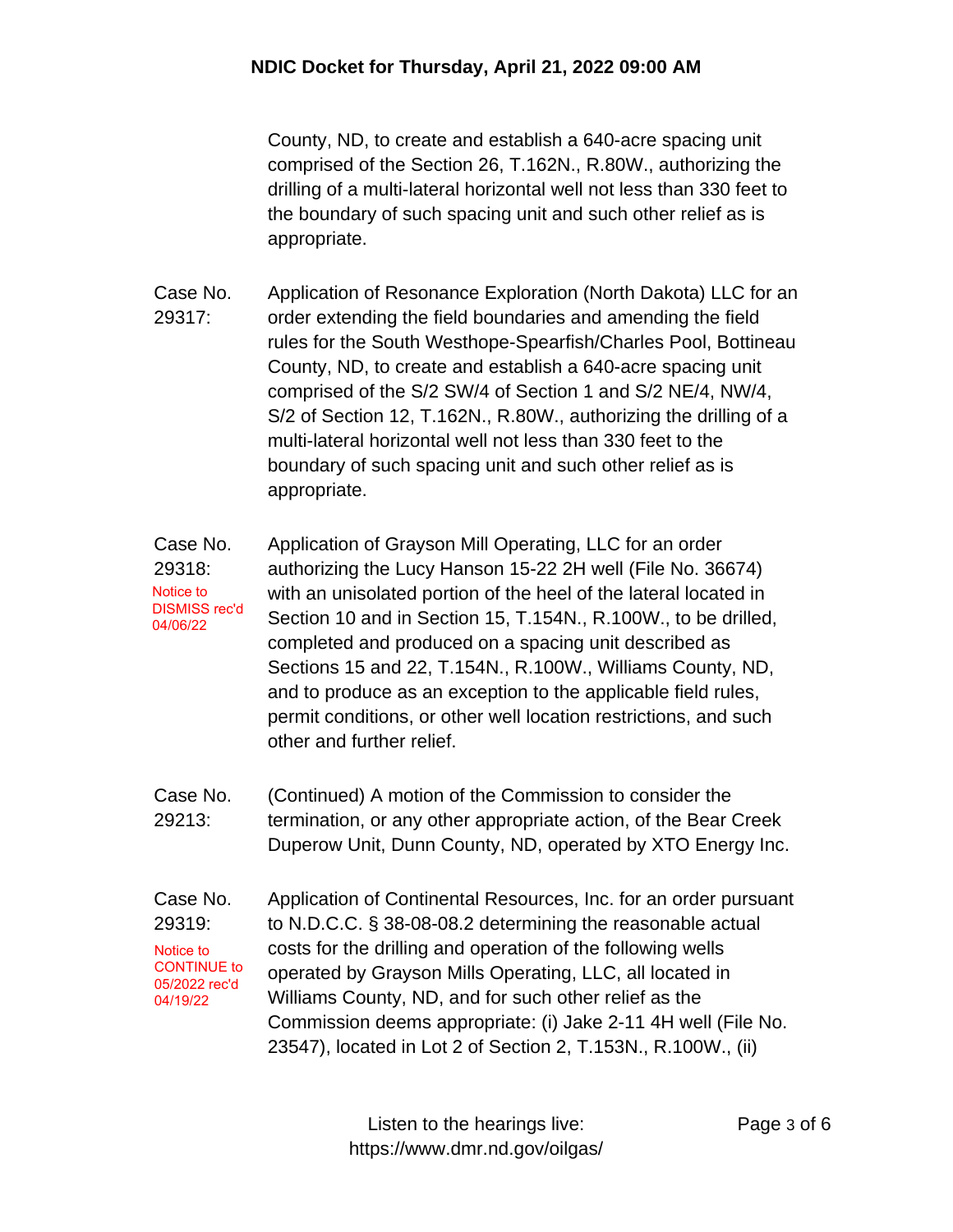Jennifer 26-35 1H well (File No. 23033), located in the SESW of Section 23, T.156N., R.100W., (iii)Marcia 3-10 1H well (File No. 22454), located in Lot 1 of Section 3, T.153N., R.100W.,; and (iv) Larsen 3-10 2H well (File No. 20842), located in the NWNE of Section 15, T.154N., R.100W.

Case No. 29320: Application of WPX Energy Williston, LLC for an order pursuant to NDAC § 43-02-03-88.1 pooling all interests for wells drilled on the overlapping spacing unit described as Sections 9, 10, 15, 16, 21 and 22, T.149N., R.92W., Heart Butte-Bakken Pool, Dunn County, ND, as provided by NDCC § 38-08-08 but not reallocating production for wells producing on other spacing units and such other relief as is appropriate. Notice to CONTINUE to 05/2022 rec'd 04/20/22

Case No. 29321: Application of WPX Energy Williston, LLC for an order pursuant to NDAC § 43-02-03-88.1 pooling all interests for wells drilled on the overlapping spacing unit described as Sections 2, 3, 4, 9, 10 and 11, T.149N., R.91W., Heart Butte and/or Deep Water Creek Bay-Bakken Pool, Dunn and McLean Counties, ND, as provided by NDCC § 38-08-08 but not reallocating production for wells producing on other spacing units and such other relief as is appropriate. Notice to DISMISS rec'd 04/20/22

Case No. 29322: Application of WPX Energy Williston, LLC for an order pursuant to NDAC § 43-02-03-88.1 pooling all interests for wells drilled on the overlapping spacing unit described as Sections 9 and 16, T.149N., R.91W., Heart Butte-Bakken Pool, Dunn County, ND, as provided by NDCC § 38-08-08 but not reallocating production for wells producing on other spacing units and such other relief as is appropriate. Notice to DISMISS rec'd 04/20/22

Case No. 29323: Application of WPX Energy Williston, LLC for an order pursuant to NDAC § 43-02-03-88.1 pooling all interests for wells drilled on the overlapping spacing unit described as Sections 14, 15, 22 and 23, T.148N., R.94W., McGregory Buttes-Bakken Pool, Dunn County, ND, as provided by NDCC § 38-08-08 but not reallocating production for wells producing on other spacing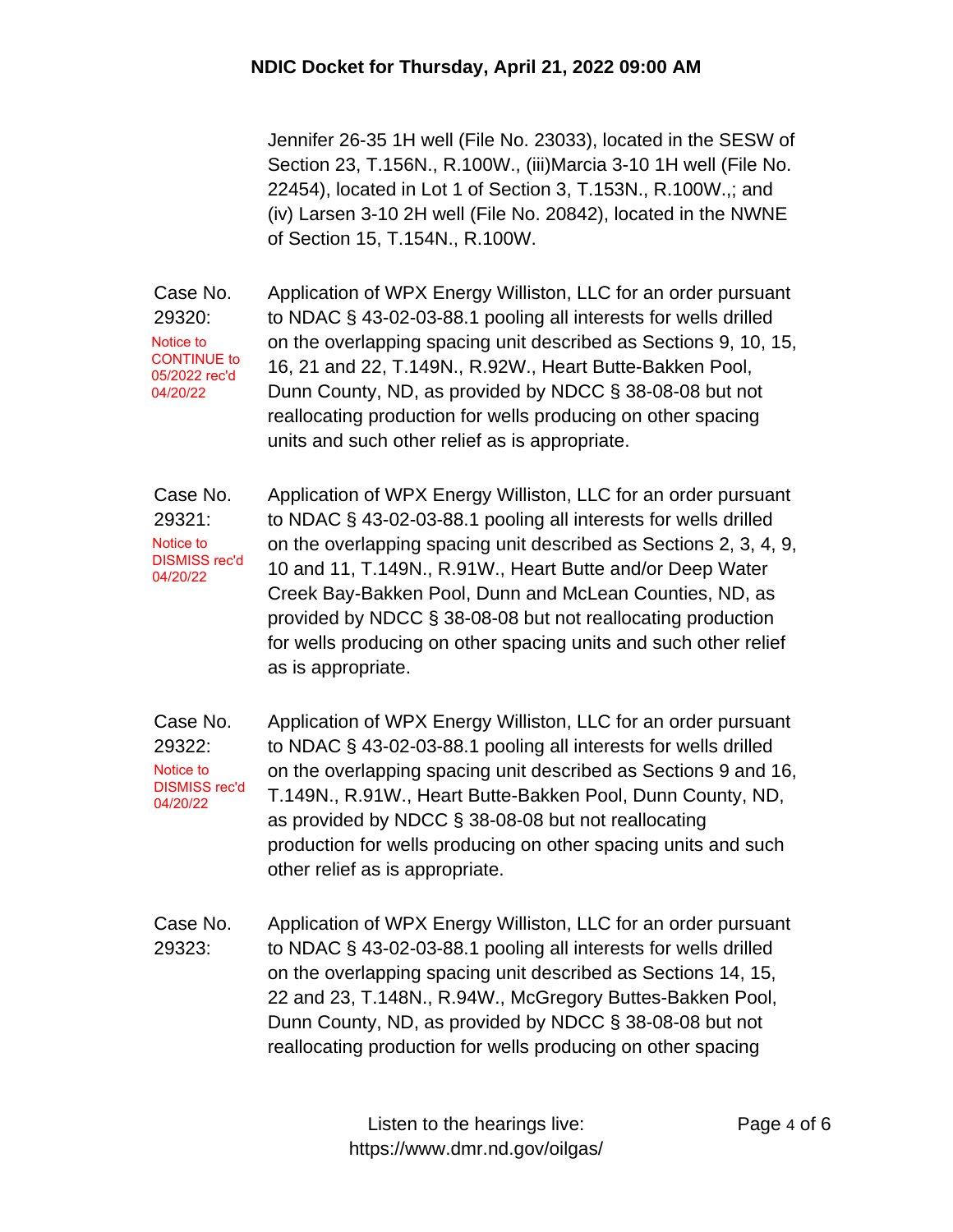units and such other relief as is appropriate.

- Case No. 29324: Application of WPX Energy Williston, LLC for an order pursuant to NDAC § 43-02-03-88.1 pooling all interests for wells drilled on the overlapping spacing unit described as Sections 10, 11, 14 and 15, T.148N., R.94W., McGregory Buttes-Bakken Pool, Dunn County, ND, as provided by NDCC § 38-08-08 but not reallocating production for wells producing on other spacing units and such other relief as is appropriate.
- Case No. 29325: Application of Continental Resources, Inc. for an order pursuant to NDAC § 43-02-03-88.1 pooling all interests for wells drilled on the overlapping spacing unit described as Sections 29, 30, 31 and 32, T.146N., R.96W. and Sections 5 and 6, T.145N., R.96W., Jim Creek-Bakken Pool, Dunn County, ND, as provided by NDCC § 38-08-08 but not reallocating production for wells producing on other spacing units and such other relief as is appropriate.
- Case No. 29326: Application of Continental Resources, Inc. for an order pursuant to NDAC § 43-02-03-88.1 pooling all interests for wells drilled on the overlapping spacing unit described as Sections 28, 29, 32 and 33, T.146N., R.96W. and Sections 4 and 5, T.145N., R.96W., Jim Creek-Bakken Pool, Dunn County, ND, as provided by NDCC § 38-08-08 but not reallocating production for wells producing on other spacing units and such other relief as is appropriate.
- Case No. 29327: Application of Crescent Point Energy U.S. Corp. provided for in NDAC § 43-02-03-88.1 for an order allowing the production from the following described wells: CPEUSC Makowsky 4-31-30-158N-99W well (File No. 31471); CPEUSC Makowsky 3-31-30-158N-99W well (File No. 31472); CPEUSC Makowsky 7-31-30-158N-99W TFH well (File No. 32900); CPEUSC Makowsky 6-31-30-158N-99W TFH well (File No. 32901); CPEUSC Makowsky 2-31-30-158N-99W well (File No. 31669); CPEUSC Makowsky 5-31-30-158N-99W TFH well (File No.